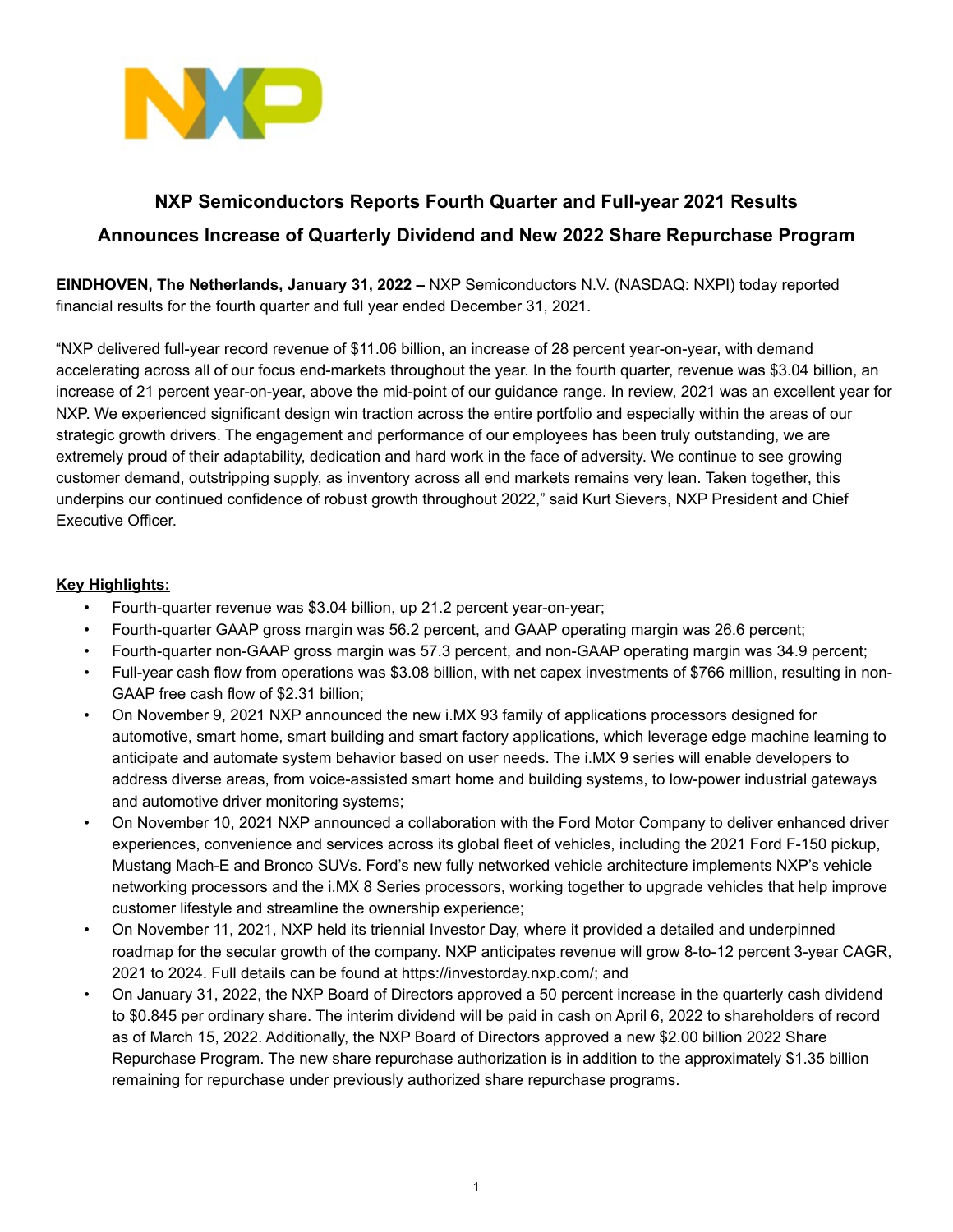# **Summary of Reported Fourth Quarter 2021 (\$ millions, unaudited) (1)**

|                                         | Q4 2021     |         | Q3 2021 | Q4 2020     | <u>Q - Q</u> | Y - Y | 2021        | 2020                   | <u>Y - Y</u> |
|-----------------------------------------|-------------|---------|---------|-------------|--------------|-------|-------------|------------------------|--------------|
| <b>Total Revenue</b>                    | \$3,039     | \$2,861 |         | \$2,507     | 6%           | 21%   | \$11,063    | \$8,612                | 28%          |
| <b>GAAP Gross Profit</b>                | \$1,707     | \$1,583 |         | \$1,288     | 8%           | 33%   | \$6,067     | \$4,235                | 43%          |
| Gross Profit Adjustments <sup>(i)</sup> | (33)<br>\$  | \$      | (34)    | \$<br>(38)  |              |       | \$<br>(138) | (165)<br>$\mathcal{S}$ |              |
| <b>Non-GAAP Gross Profit</b>            | \$1,740     | \$1,617 |         | \$1,326     | 8%           | 31%   | \$6,205     | \$4,400                | 41%          |
| <b>GAAP Gross Margin</b>                | 56.2 %      |         | 55.3 %  | 51.4 %      |              |       | 54.8 %      | 49.2 %                 |              |
| Non-GAAP Gross Margin                   | 57.3 %      |         | 56.5 %  | 52.9 %      |              |       | 56.1 %      | 51.1 %                 |              |
| <b>GAAP Operating Income / (Loss)</b>   | \$<br>807   | \$      | 711     | \$<br>463   | 14%          | 74%   | \$2,583     | 418<br>$\mathbf{s}$    | 518%         |
| Operating Income Adjustments (i)        | \$<br>(253) | \$      | (248)   | \$<br>(301) |              |       | \$(1,058)   | \$(1,810)              |              |
| <b>Non-GAAP Operating Income</b>        | \$1,060     | \$      | 959     | \$<br>764   | 11%          | 39%   | \$3,641     | \$2,228                | 63%          |
| <b>GAAP Operating Margin</b>            | 26.6 %      |         | 24.9 %  | 18.5 %      |              |       | 23.3 %      | 4.9 %                  |              |
| Non-GAAP Operating Margin               | 34.9 %      |         | 33.5 %  | 30.5%       |              |       | 32.9%       | 25.9 %                 |              |

# **Additional information**

|                                    |                | Q4 2021 |                | Q3 2021    | Q4 2020 | $Q - Q$ | Y - Y |                | 2021       |    | 2020  | <b>Y</b> - Y |
|------------------------------------|----------------|---------|----------------|------------|---------|---------|-------|----------------|------------|----|-------|--------------|
| Automotive                         | \$             | 1,547   | $\mathfrak{L}$ | $1,455$ \$ | 1,193   | 6%      | 30%   | $\mathfrak{S}$ | 5,493      | -S | 3,825 | 44%          |
| Industrial & IoT                   | \$             | 661 \$  |                | 607 \$     | 511     | 9%      | 29%   | \$             | 2,410      | \$ | 1,836 | 31%          |
| Mobile                             | $\mathfrak{F}$ | 374S    |                | $345$ \$   | 409     | 8%      | $-9%$ | $\mathfrak{F}$ | 1,412      | \$ | 1,248 | 13%          |
| Comm. Infra. & Other               | \$             | 457 \$  |                | 454 \$     | 394     | 1%      | 16%   | \$             | $1,748$ \$ |    | 1,703 | 3%           |
| <b>DIO</b>                         |                | 83      |                | 85         | 78      |         |       |                |            |    |       |              |
| <b>DPO</b>                         |                | 87      |                | 83         | 75      |         |       |                |            |    |       |              |
| <b>DSO</b>                         |                | 28      |                | 31         | 28      |         |       |                |            |    |       |              |
| <b>Cash Conversion Cycle</b>       |                | 24      |                | 33         | 31      |         |       |                |            |    |       |              |
| Channel Inventory (months)         |                | 1.5     |                | 1.6        | 1.6     |         |       |                |            |    |       |              |
| Financial Leverage <sup>(ii)</sup> |                | 1.8x    |                | 1.9x       | 1.9x    |         |       |                |            |    |       |              |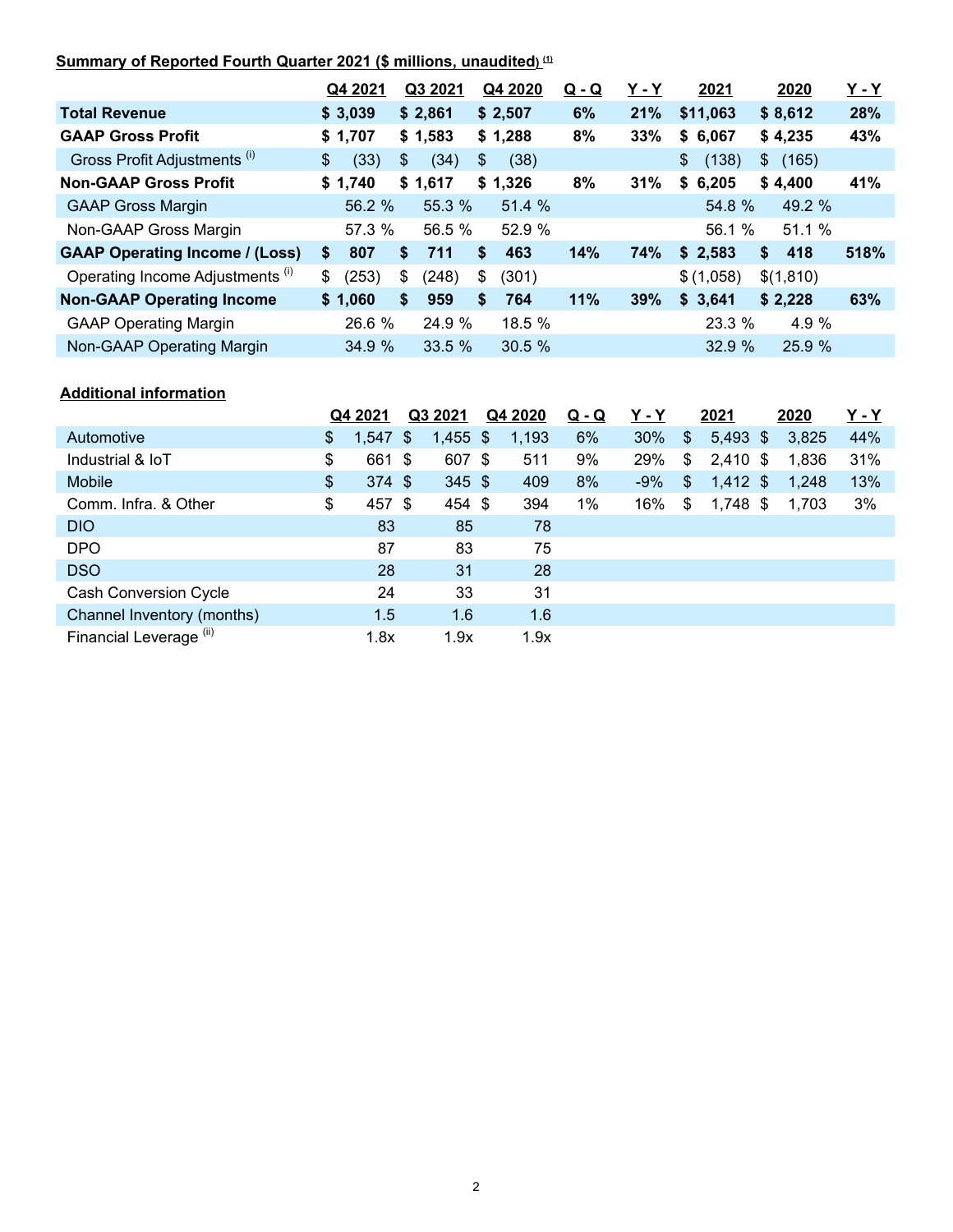# **1. Additional Information for the Fourth Quarter and Full-year 2021:**

- i. For an explanation of GAAP to non-GAAP adjustments, please see "Non-GAAP Financial Measures".
- ii. Financial leverage is defined as net debt divided by trailing twelve months adjusted EBITDA.
- Net cash paid for income taxes related to on-going operations was \$100 million. Net cash paid for income taxes not related to on-going operations resulted in additional cash payments of \$3 million. Full year 2021 net cash paid for income taxes related to on-going operations was \$276 million, not related to on-going operations was \$77 million.
- Weighted average number of diluted shares for the three-month period ended December 31, 2021 was 268.5 million. Weighted average number of diluted shares for the twelve-month period ended December 31, 2021 was 275.6 million.
- On November 18, 2021, the NXP Board of Directors approved the payment of an interim dividend for the fourth quarter 2021 of \$0.5625 per ordinary share;
- On November 30, 2021, NXP issued unsecured notes for a total amount of \$2.00 billion. The amount is split into three notes: \$1.00 billion maturing in 2032, \$500 million maturing in 2042, and \$500 million maturing in 2051. Net proceeds were \$1.98 billion;
- On December 1, 2021, the company fully redeemed the \$1.00 billion of outstanding principal of the 3.875% Senior Notes due 2022. The total amount of this redemption, \$1.03 billion, was paid from the proceeds of unsecured notes issued on November 30, 2021;
- Full year 2021, NXP returned \$4.58 billion to shareholders through previously announced share repurchases (20.6 million shares for a total cost of \$4.02 billion) and cash dividends (\$562 million). During the fourth quarter of 2021, NXP repurchased 3.6 million shares for a total cost of \$750 million and paid cash dividends of \$150 million, returning \$900 million to shareholders. Subsequent to the end of the fourth quarter, between December 31, 2021 and January 31, 2022, NXP executed via a 10b5-1 program additional share repurchases totaling \$400 million; and
- NXP is currently in the process of completing its annual audit for the year ended December 31, 2021, for which we expect to complete and file our Annual Report on Form 10-K timely, by the end of February 2022. The Company, in its assessment of the effectiveness of its internal control over financial reporting, expects to report a material weakness in internal control. As of the date of this release there have been no misstatements identified in the financial statements, and we expect there will be no changes to previously released financial results.The expected material weakness is associated with ineffective information technology general controls in the areas of user access, change-management and information technology (IT) operations over certain IT systems that support the Company's financial reporting processes.

Management has been implementing and continues to implement measures designed to ensure that control deficiencies contributing to the expected material weakness are remediated, such that these controls are designed, implemented and operating effectively. The Company expects that the remediation process will be completed prior to the end of 2022.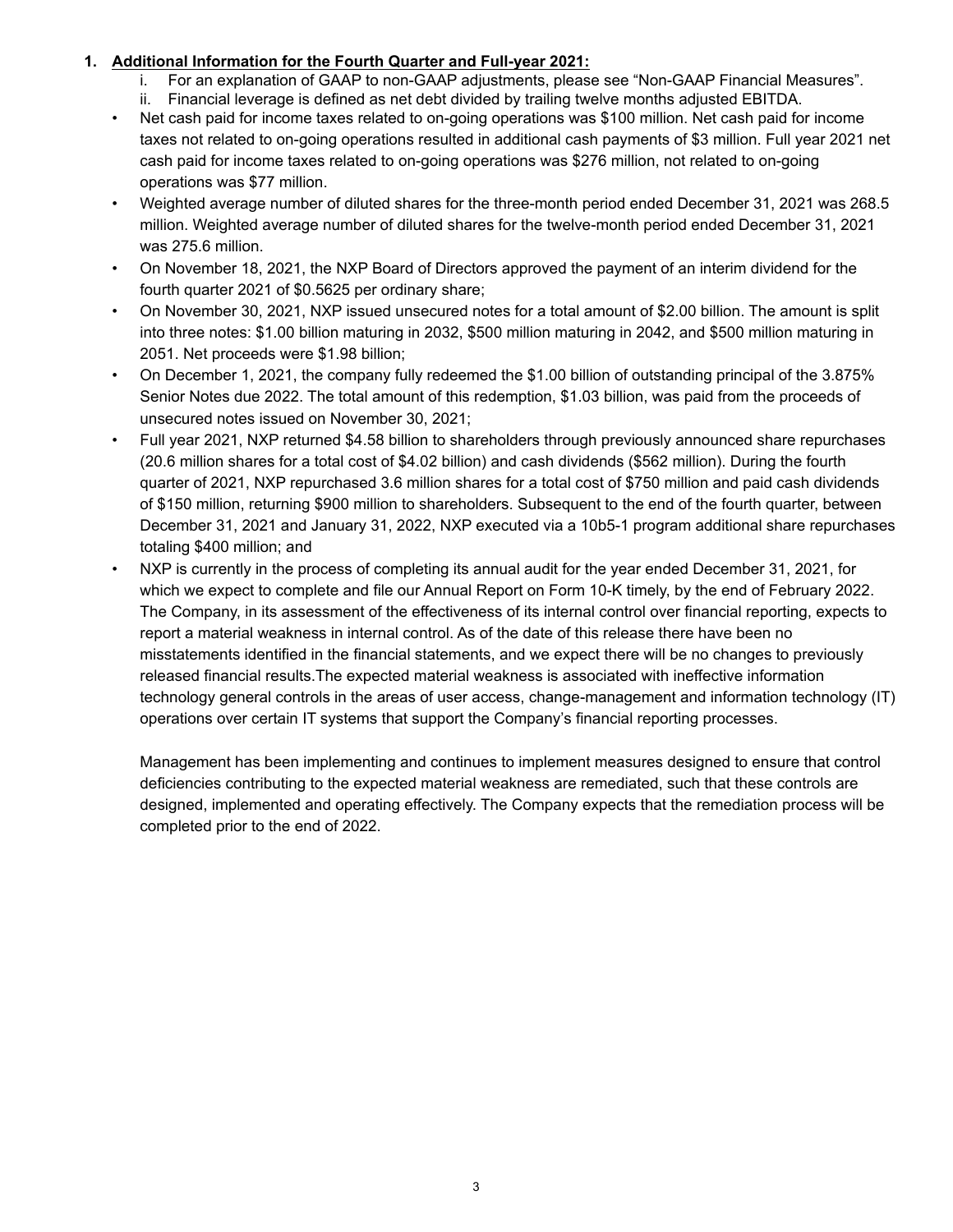### **Guidance for the First Quarter 2022: (\$ millions) (1)**

|                                |         |             |             | <b>Guidance Range</b> |         |          |         |
|--------------------------------|---------|-------------|-------------|-----------------------|---------|----------|---------|
|                                |         | <b>GAAP</b> |             | <b>Reconciliation</b> |         | non-GAAP |         |
|                                | Low     | Mid         | <b>High</b> |                       | Low     | Mid      | High    |
| <b>Total Revenue</b>           | \$3,025 | \$3,100     | \$3,175     |                       | \$3,025 | \$3,100  | \$3,175 |
| $Q-Q$                          | $0\%$   | 2%          | 4%          |                       | $0\%$   | 2%       | 4%      |
| $Y-Y$                          | 18%     | 21%         | 24%         |                       | 18%     | 21%      | 24%     |
| <b>Gross Profit</b>            | \$1,687 | \$1,746     | \$1,805     | \$(31)                | \$1,718 | \$1,777  | \$1,836 |
| <b>Gross Margin</b>            | 55.8%   | 56.3%       | 56.9%       |                       | 56.8%   | 57.3%    | 57.8%   |
| <b>Operating Income (loss)</b> | \$785   | \$834       | \$883       | \$(250)               | \$1,035 | \$1,084  | \$1,133 |
| <b>Operating Margin</b>        | 26.0%   | 26.9%       | 27.8%       |                       | 34.2%   | 35.0%    | 35.7%   |
| Financial Income (expense)     | \$(108) | \$(108)     | \$(108)     | \$(3)                 | \$(105) | \$(105)  | \$(105) |

**Note (1) Additional Information:**

- 1. GAAP Gross Profit is expected to include Purchase Price Accounting ("PPA") effects, \$(14) million; Stock Based Compensation, \$(12) million; Other Incidentals, \$(5) million;
- 2. GAAP Operating Income (loss) is expected to include PPA effects, \$(151) million; Stock Based Compensation, \$(89) million; Restructuring and Other Incidentals, \$(10) million;
- 3. GAAP Financial Income (expense) is expected to include Other financial expense \$(3) million;
- 4. Net cash paid for income taxes related to on-going operations is expected to be approximately \$(125) million;
- 5. Non-controlling interest is expected to be approximately \$(9) million;<br>6. Weighted average diluted share count is expected to be approximate
- 6. Weighted average diluted share count is expected to be approximately 266 million.

NXP has based the guidance included in this release on judgments and estimates that management believes are reasonable given its assessment of historical trends and other information reasonably available as of the date of this release. Please note, the guidance included in this release consists of predictions only, and is subject to a wide range of known and unknown risks and uncertainties, many of which are beyond NXP's control. The guidance included in this release should not be regarded as representations by NXP that the estimated results will be achieved. Actual results may vary materially from the guidance we provide today. In relation to the use of non-GAAP financial information see the note regarding "Non-GAAP Financial Measures" below. For the factors, risks, and uncertainties to which judgments, estimates and forward-looking statements generally are subject see the note regarding "Forward-looking Statements." We undertake no obligation to publicly update or revise any forward-looking statements, including the guidance set forth herein, to reflect future events or circumstances*.*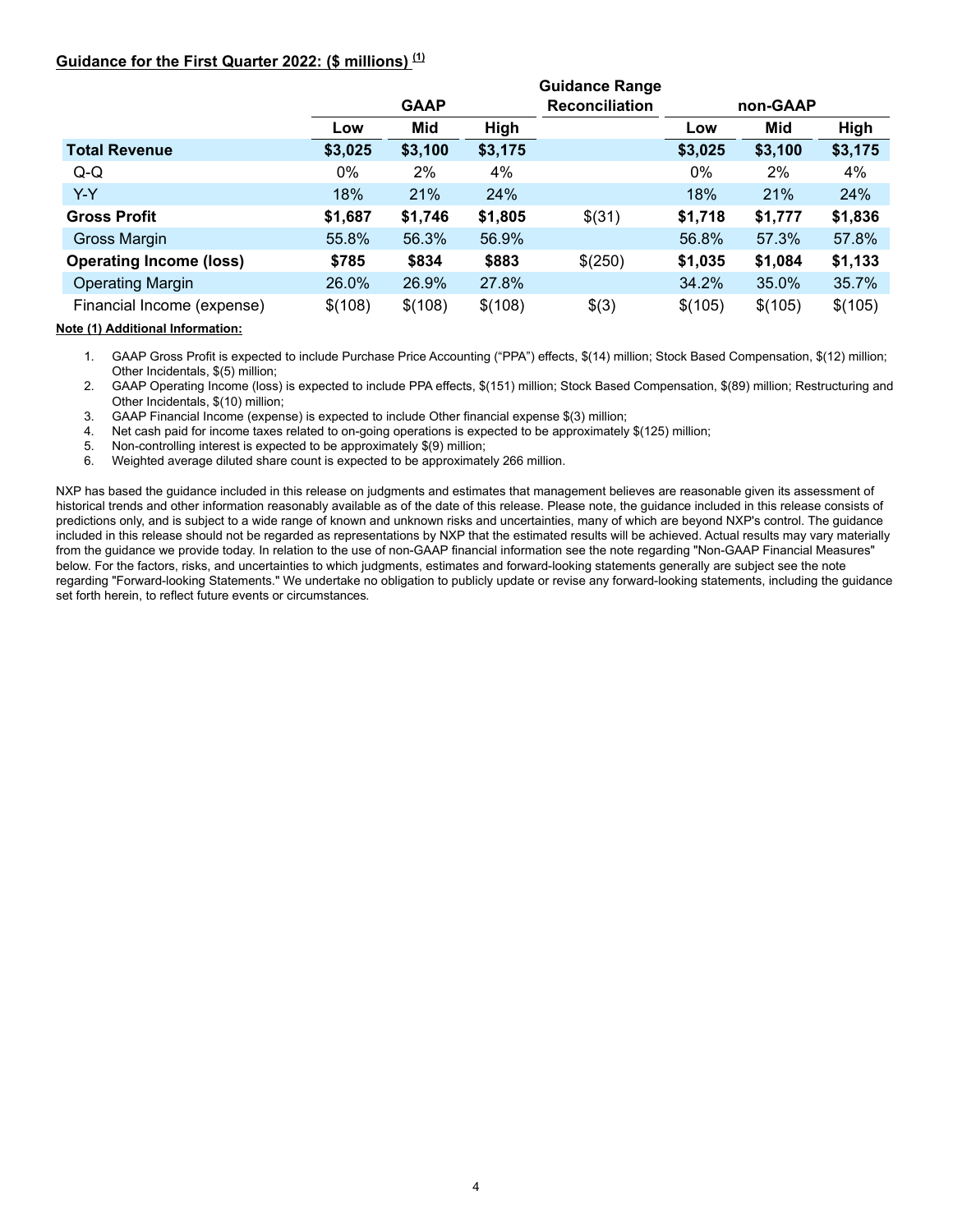#### **Non-GAAP Financial Measures**

In managing NXP's business on a consolidated basis, management develops an annual operating plan, which is approved by our Board of Directors, using non-GAAP financial measures. In measuring performance against this plan, management considers the actual or potential impacts on these non-GAAP financial measures from actions taken to reduce costs with the goal of increasing our gross margin and operating margin and when assessing appropriate levels of research and development efforts. In addition, management relies upon these non-GAAP financial measures when making decisions about product spending, administrative budgets, and other operating expenses. We believe that these non-GAAP financial measures, when coupled with the GAAP results and the reconciliations to corresponding GAAP financial measures, provide a more complete understanding of the Company's results of operations and the factors and trends affecting NXP's business. We believe that they enable investors to perform additional comparisons of our operating results, to assess our liquidity and capital position and to analyze financial performance excluding the effect of expenses unrelated to operations, certain non-cash expenses and share-based compensation expense, which may obscure trends in NXP's underlying performance. This information also enables investors to compare financial results between periods where certain items may vary independent of business performance, and allow for greater transparency with respect to key metrics used by management.

These non-GAAP financial measures are provided in addition to, and not as a substitute for, or superior to, measures of financial performance prepared in accordance with GAAP. The presentation of these and other similar items in NXP's non-GAAP financial results should not be interpreted as implying that these items are non-recurring, infrequent, or unusual. Reconciliations of these non-GAAP measures to the most comparable measures calculated in accordance with GAAP are provided in the financial statements portion of this release in a schedule entitled "Financial Reconciliation of GAAP to non-GAAP Results (unaudited)." Please refer to the NXP Historic Financial Model file found on the Financial Information page of the Investor Relations section of our website at https://investors.nxp.com for additional information related to our rationale for using these non-GAAP financial measures, as well as the impact of these measures on the presentation of NXP's operations.

In addition to providing financial information on a basis consistent with U.S. generally accepted accounting principles ("GAAP"), NXP also provides the following selected financial measures on a non-GAAP basis: (i) Gross profit, (ii) Gross margin, (iii) Research and development, (iv) Selling, general and administrative, (v) Amortization of acquisition-related intangible assets, (vi) Other income, (vii) Operating income (loss), (viii) Operating margin, (ix) Financial Income (expense), (x) adjusted net income, adjusted EBITDA and trailing 12 month adjusted EBITDA, and (xi) free cash flow and free cash flow as a percent of Revenue. The non-GAAP information excludes the amortization of acquisition related intangible assets, the purchase accounting effect on inventory and property, plant and equipment, merger related costs (including integration costs), certain items related to divestitures, share-based compensation expense, restructuring and asset impairment charges, non-cash interest expense on convertible notes, extinguishment of debt, and foreign exchange gains and losses.

#### **Conference Call and Webcast Information**

The company will host a conference call with the financial community on Tuesday, February 1, 2022 at 8:00 a.m. U.S. Eastern Daylight Time (EDT) to review the fourth quarter 2021 results in detail. Interested parties may join the scheduled conference call by dialing the following numbers:

Within the U.S.: 1 - 888 - 603 - 7644 Outside the U.S.: 1 - 484 - 747 - 6631 Participant Passcode: 7297353

The call will be webcast and can be accessed from the NXP Investor Relations website https://investors.nxp.com. A replay of the call will be available on the NXP Investor Relations website within 24 hours of the actual call.

#### **About NXP Semiconductors**

NXP Semiconductors N.V. (NASDAQ: NXPI) enables a smarter, safer and more sustainable world through innovation. As the world leader in secure connectivity solutions for embedded applications, NXP is pushing boundaries in the automotive, industrial & IoT, mobile, and communication infrastructure markets. Built on more than 60 years of combined experience and expertise, the company has approximately 31,000 employees in more than 30 countries and posted revenue of \$11.06 billion in 2021. Find out more at www.nxp.com..

#### **Forward-looking Statements**

This document includes forward-looking statements which include statements regarding NXP's business strategy, financial condition, results of operations, the expected material weakness in our internal control over financial reporting, including the timeline to remediate the expected material weakness, market data, as well as any other statements which are not historical facts. By their nature, forward-looking statements are subject to numerous factors, risks and uncertainties that could cause actual outcomes and results to be materially different from those projected. These factors, risks and uncertainties include the following: the duration and spread of the COVID-19 outbreak, its severity, the actions to contain the virus or treat its impact, and how quickly and to what extent normal economic and operating conditions can resume; market demand and semiconductor industry conditions; the ability to successfully introduce new technologies and products; the demand for the goods into which NXP's products are incorporated; trade disputes between the U.S. and China, potential increase of barriers to international trade and resulting disruptions to NXP's established supply chains; the ability to generate sufficient cash, raise sufficient capital or refinance corporate debt at or before maturity to meet both NXP's debt service and research and development and capital investment requirements; the ability to accurately estimate demand and match manufacturing production capacity accordingly or obtain supplies from third-party producers; the potential impact of the outbreak of COVID-19 on NXP's business, operations, results of operations, financial condition, workforce or the operations or decisions of customers, suppliers or business customers; the access to production capacity from third-party outsourcing partners and any events that might affect their business or NXP's relationship with them including the outbreak of COVID-19 or the requirements to suspend activities with customers or suppliers because of changing import and export regulations; the ability to secure adequate and timely supply of equipment and materials from suppliers; the ability to avoid operational problems and product defects and, if such issues were to arise, to correct them quickly; the ability to form strategic partnerships and joint ventures and to successfully cooperate with alliance partners; the ability to win competitive bid selection processes; the ability to develop products for use in customers' equipment and products; the ability to successfully hire and retain key management and senior product engineers; and, the ability to maintain good relationships with NXP's suppliers. In addition, this document contains information concerning the semiconductor industry and NXP's market and business segments generally, which is forward-looking in nature and is based on a variety of assumptions regarding the ways in which the semiconductor industry and NXP's market and business segments may develop. NXP has based these assumptions on information currently available, if any one or more of these assumptions turn out to be incorrect, actual results may differ from those predicted. While NXP does not know what impact any such differences may have on its business, if there are such differences, its future results of operations and its financial condition could be materially adversely affected. There can be no assurances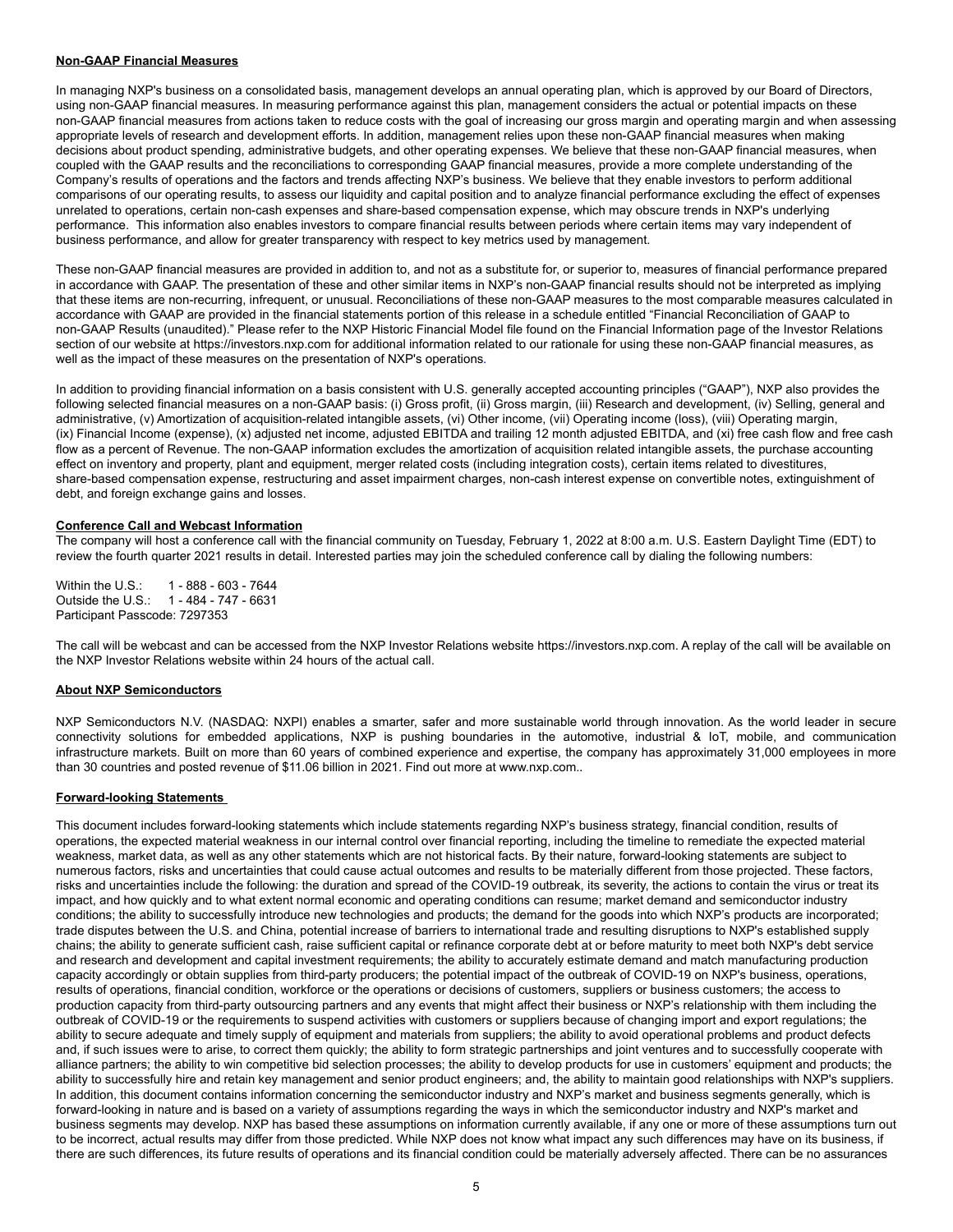that a pandemic, epidemic or outbreak of a contagious diseases, such as COVID-19, will not have a material and adverse impact on our business, operating results and financial condition in the future. Readers are cautioned not to place undue reliance on these forward-looking statements, which speak to results only as of the date the statements were made. Except for any ongoing obligation to disclose material information as required by the United States federal securities laws, NXP does not have any intention or obligation to publicly update or revise any forward-looking statements after we distribute this document, whether to reflect any future events or circumstances or otherwise. For a discussion of potential risks and uncertainties, please refer to the risk factors listed in our SEC filings. Copies of our SEC filings are available on our Investor Relations website, www.nxp.com/investor or from the SEC website, www.sec.gov.

#### **For further information, please contact:**

**Investors: Media:** Jeff Palmer Jacey Zuniga +1 408 518 5411 +1 512 895 7398

jeff.palmer@nxp.com jacey.zuniga@nxp.com

NXP-CORP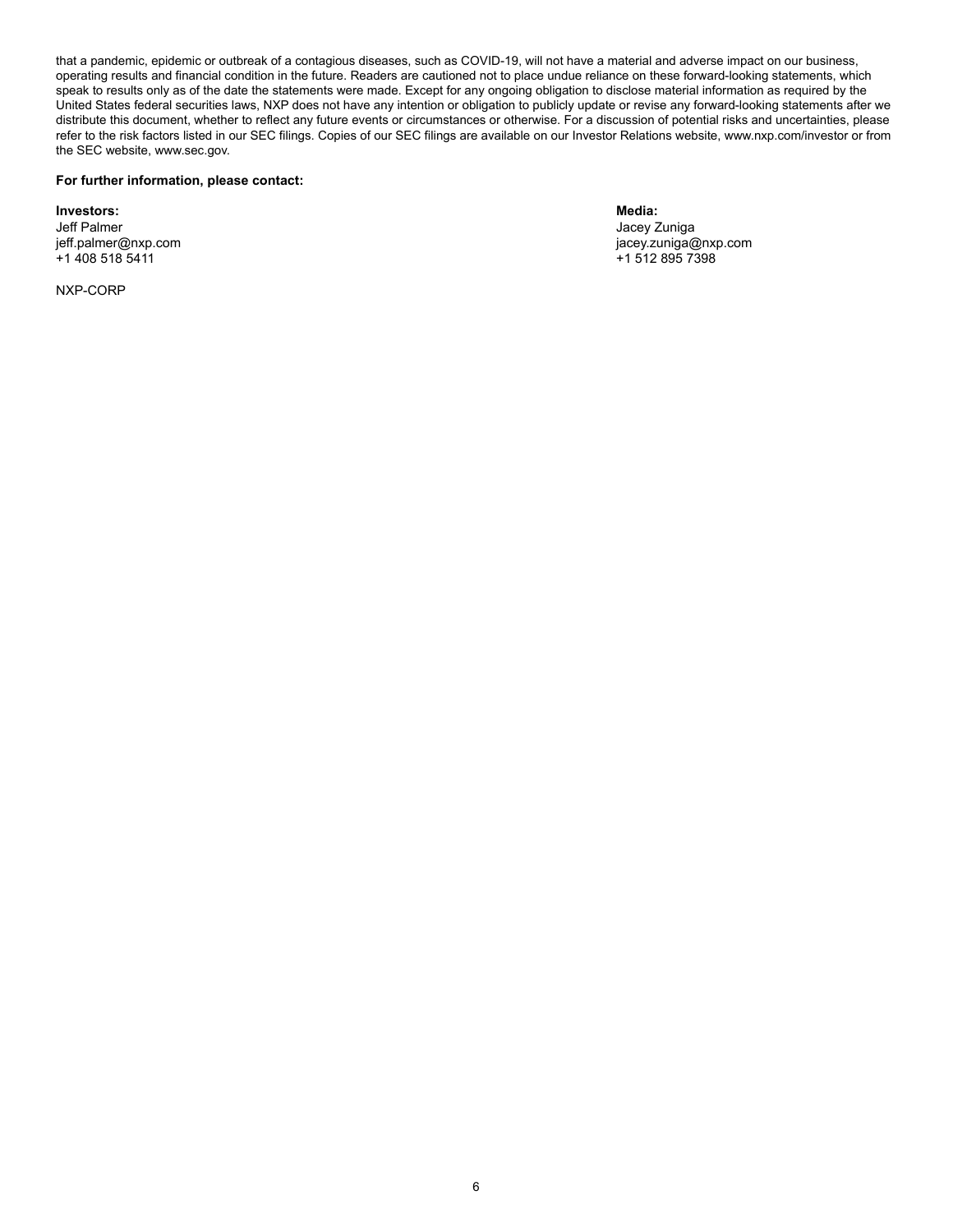# **Table 1: Condensed consolidated statement of operations (unaudited)**

|              |                                                                                   |                              |                                |              | Full-year                                                                                                                                            |                              |                              |              |                     |
|--------------|-----------------------------------------------------------------------------------|------------------------------|--------------------------------|--------------|------------------------------------------------------------------------------------------------------------------------------------------------------|------------------------------|------------------------------|--------------|---------------------|
|              | 2021                                                                              |                              | October 3,<br>2021             |              | 2020                                                                                                                                                 |                              | 2021                         |              | 2020                |
| $\mathbf{s}$ | 3,039                                                                             | S                            | 2,861                          | S            | 2,507                                                                                                                                                | S                            | 11,063                       | S            | 8,612               |
|              | (1, 332)                                                                          |                              | (1,278)                        |              | (1,219)                                                                                                                                              |                              | (4,996)                      |              | (4, 377)            |
|              | 1,707                                                                             |                              | 1,583                          |              | 1,288                                                                                                                                                |                              | 6.067                        |              | 4,235               |
|              | (507)                                                                             |                              | (492)                          |              | (460)                                                                                                                                                |                              | (1,936)                      |              | (1, 725)            |
|              | (257)                                                                             |                              | (243)                          |              | (221)                                                                                                                                                |                              | (956)                        |              | (879)               |
|              | (136)                                                                             |                              | (137)                          |              | (148)                                                                                                                                                |                              | (592)                        |              | (1, 327)            |
|              | (900)                                                                             |                              | (872)                          |              | (829)                                                                                                                                                |                              | (3, 484)                     |              | (3,931)             |
|              |                                                                                   |                              |                                |              | 4                                                                                                                                                    |                              |                              |              | 114                 |
|              | 807                                                                               |                              | 711                            |              | 463                                                                                                                                                  |                              | 2,583                        |              | 418                 |
|              |                                                                                   |                              |                                |              |                                                                                                                                                      |                              |                              |              |                     |
|              | (22)                                                                              |                              |                                |              | (60)                                                                                                                                                 |                              | (22)                         |              | (60)                |
|              | (101)                                                                             |                              | (93)                           |              | (77)                                                                                                                                                 |                              | (381)                        |              | (357)               |
|              | 684                                                                               |                              | 618                            |              | 326                                                                                                                                                  |                              | 2,180                        |              | 1                   |
|              | (72)                                                                              |                              | (95)                           |              | (5)                                                                                                                                                  |                              | (272)                        |              | 83                  |
|              | (2)                                                                               |                              | 3                              |              | (1)                                                                                                                                                  |                              | (2)                          |              | (4)                 |
|              | 610                                                                               |                              | 526                            |              | 320                                                                                                                                                  |                              | 1,906                        |              | 80                  |
|              | 8                                                                                 |                              | 7                              |              | 11                                                                                                                                                   |                              | 35                           |              | 28                  |
|              | 602                                                                               |                              | 519                            |              | 309                                                                                                                                                  |                              | 1,871                        |              | 52                  |
|              |                                                                                   |                              |                                |              |                                                                                                                                                      |                              |                              |              |                     |
|              |                                                                                   |                              |                                |              |                                                                                                                                                      |                              |                              |              |                     |
|              |                                                                                   |                              |                                |              |                                                                                                                                                      |                              |                              |              | 0.19                |
|              |                                                                                   |                              |                                |              |                                                                                                                                                      |                              |                              |              | 0.18                |
|              |                                                                                   |                              |                                |              |                                                                                                                                                      |                              |                              |              |                     |
|              |                                                                                   |                              |                                |              |                                                                                                                                                      |                              |                              |              |                     |
|              | 265,642                                                                           |                              | 266,557                        |              | 280,484                                                                                                                                              |                              | 270,687                      |              | 279,763             |
|              | 268,545                                                                           |                              | 271,359                        |              | 285,258                                                                                                                                              |                              | 275,646                      |              | 283,809             |
|              | Net income (loss) per common share attributable to stockholders in \$<br>\$<br>\$ | December 31,<br>2.27<br>2.24 | $\mathbf{\$}$<br><sup>\$</sup> | 1.95<br>1.91 | Three months ended<br>$\mathbb{S}$<br>$\mathbf S$<br>Weighted average number of shares of common stock outstanding during the period (in thousands): | December 31,<br>1.10<br>1.08 | $\mathcal{S}$<br>$\mathbf S$ | 6.91<br>6.79 | $\mathcal{S}$<br>\$ |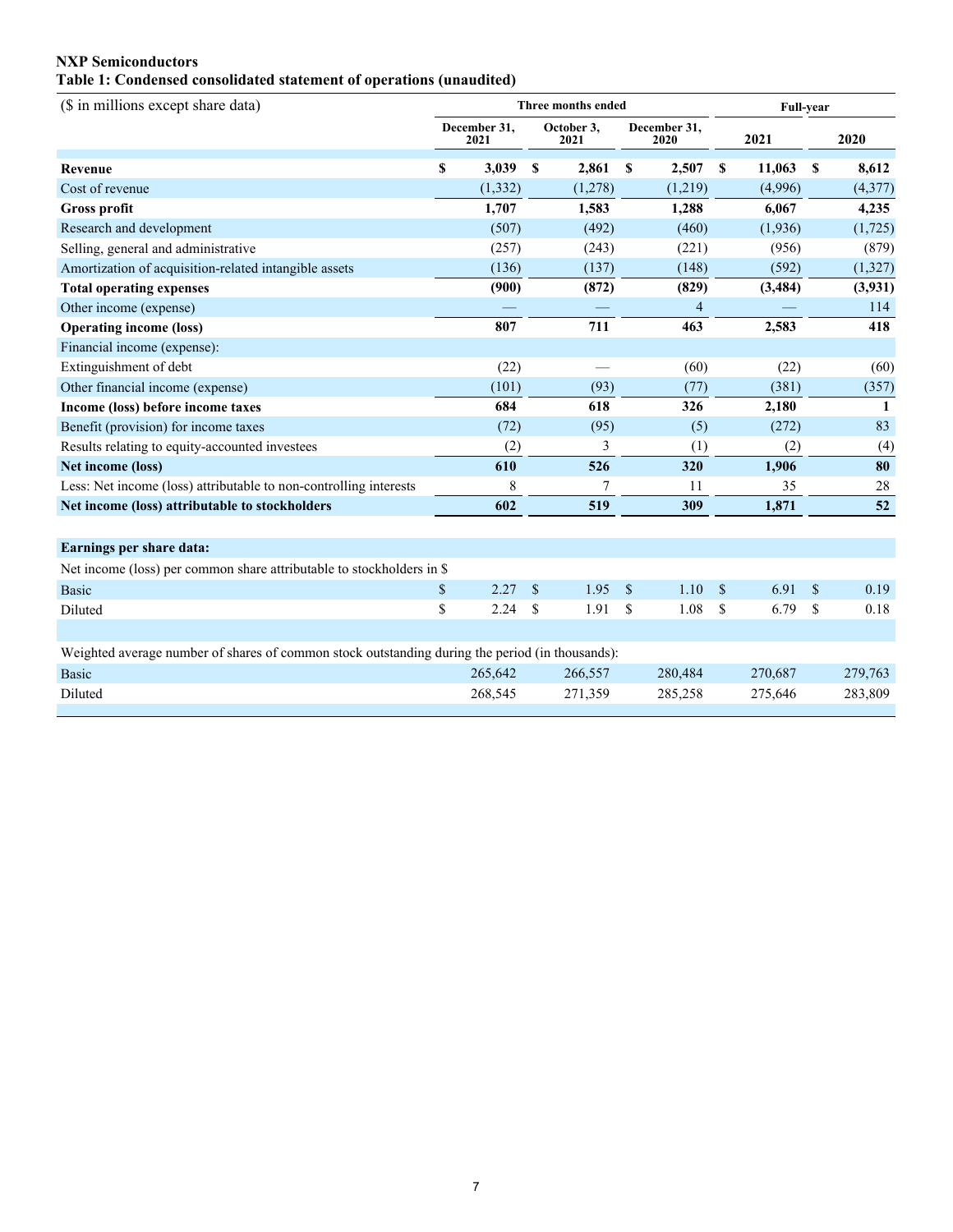**Table 2: Condensed consolidated balance sheet (unaudited)**

| (\$ in millions)                     | As of                |                        |                       |  |  |
|--------------------------------------|----------------------|------------------------|-----------------------|--|--|
|                                      | December 31,<br>2021 | <b>October 3, 2021</b> | December 31,<br>2020  |  |  |
| <b>ASSETS</b>                        |                      |                        |                       |  |  |
| <b>Current assets:</b>               |                      |                        |                       |  |  |
| Cash and cash equivalents            | $\$$<br>2,830        | $\mathbb{S}$<br>2,303  | $\mathbb{S}$<br>2,275 |  |  |
| Accounts receivable, net             | 923                  | 979                    | 765                   |  |  |
| Inventories, net                     | 1,189                | 1,173                  | 1,030                 |  |  |
| Other current assets                 | 286                  | 266                    | 254                   |  |  |
| <b>Total current assets</b>          | 5,228                | 4,721                  | 4,324                 |  |  |
| <b>Non-current assets:</b>           |                      |                        |                       |  |  |
| Other non-current assets             | 1,346                | 1,070                  | 1,013                 |  |  |
| Property, plant and equipment, net   | 2,635                | 2,510                  | 2,284                 |  |  |
| Identified intangible assets, net    | 1,694                | 1,741                  | 2,242                 |  |  |
| Goodwill                             | 9,961                | 9,968                  | 9,984                 |  |  |
| <b>Total non-current assets</b>      | 15,636               | 15,289                 | 15,523                |  |  |
| <b>Total assets</b>                  | 20,864               | 20,010                 | 19,847                |  |  |
| <b>LIABILITIES AND EQUITY</b>        |                      |                        |                       |  |  |
| <b>Current liabilities:</b>          |                      |                        |                       |  |  |
| Accounts payable                     | 1,252                | 1,140                  | 991                   |  |  |
| Restructuring liabilities-current    | 25                   | 30                     | 60                    |  |  |
| Other current liabilities            | 1,175                | 1,269                  | 966                   |  |  |
| Short-term debt                      |                      | 999                    |                       |  |  |
| <b>Total current liabilities</b>     | 2,452                | 3,438                  | 2,017                 |  |  |
| <b>Non-current liabilities:</b>      |                      |                        |                       |  |  |
| Long-term debt                       | 10,572               | 8,594                  | 7,609                 |  |  |
| Restructuring liabilities            | 12                   | 13                     | 14                    |  |  |
| Deferred tax liabilities             | 57                   | 84                     | 85                    |  |  |
| Other non-current liabilities        | 1,001                | 909                    | 971                   |  |  |
| <b>Total non-current liabilities</b> | 11,642               | 9,600                  | 8,679                 |  |  |
| Non-controlling interests            | 242                  | 234                    | 207                   |  |  |
| Stockholders' equity                 | 6,528                | 6,738                  | 8,944                 |  |  |
| <b>Total equity</b>                  | 6,770                | 6,972                  | 9,151                 |  |  |
| <b>Total liabilities and equity</b>  | 20,864               | 20,010                 | 19,847                |  |  |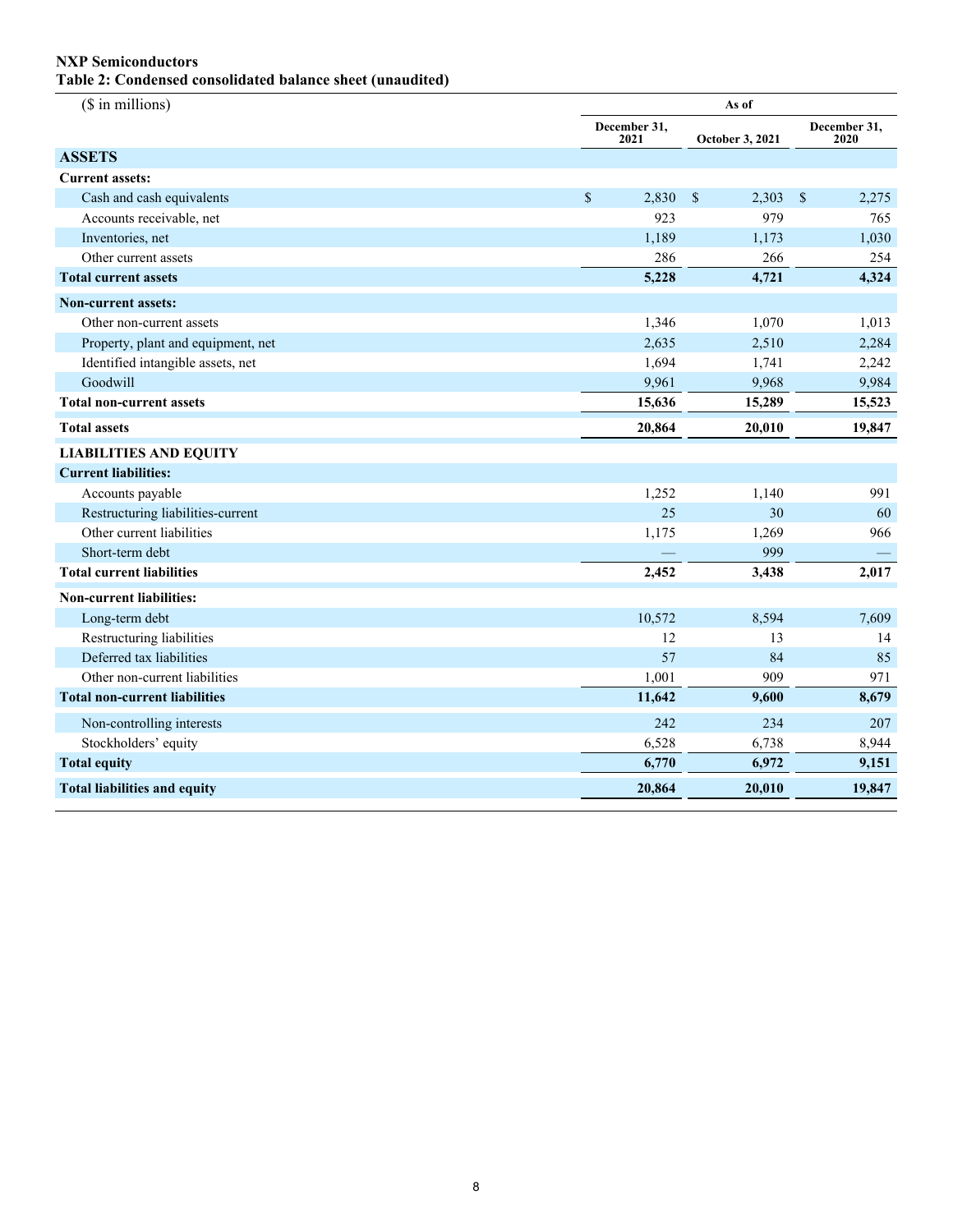# **Table 3: Condensed consolidated statement of cash flows (unaudited)**

| (\$ in millions)                                                                                       |   |                          |          | Three months ended       | Full-year            |                          |   |                          |    |                 |
|--------------------------------------------------------------------------------------------------------|---|--------------------------|----------|--------------------------|----------------------|--------------------------|---|--------------------------|----|-----------------|
|                                                                                                        |   | December 31,<br>2021     |          | October 3,<br>2021       | December 31,<br>2020 |                          |   | 2021                     |    | 2020            |
| Cash flows from operating activities:                                                                  |   |                          |          |                          |                      |                          |   |                          |    |                 |
| Net income (loss)                                                                                      | S | 610                      | <b>S</b> | 526                      | S                    | 320                      | S | 1,906                    | -S | 80              |
| Adjustments to reconcile net income (loss) to net cash provided by (used for)<br>operating activities: |   |                          |          |                          |                      |                          |   |                          |    |                 |
| Depreciation and amortization                                                                          |   | 310                      |          | 306                      |                      | 316                      |   | 1,262                    |    | 1,988           |
| Stock-based compensation                                                                               |   | 88                       |          | 81                       |                      | 89                       |   | 353                      |    | 384             |
| Amortization of discount (premium) on debt, net                                                        |   |                          |          |                          |                      |                          |   |                          |    | (1)             |
| Amortization of debt issuance costs                                                                    |   | $\overline{2}$           |          | $\overline{2}$           |                      | $\overline{2}$           |   | $7\phantom{.0}$          |    | 9               |
| Net (gain) loss on sale of assets                                                                      |   | (1)                      |          |                          |                      | (4)                      |   | (1)                      |    | (115)           |
| (Gain) loss on extinguishment of debt                                                                  |   | 22                       |          | $\overline{\phantom{0}}$ |                      | 60                       |   | 22                       |    | 60              |
| Results relating to equity-accounted investees                                                         |   | $\overline{c}$           |          | (3)                      |                      | -1                       |   | $\overline{2}$           |    | 4               |
| (Gain) loss on equity securities, net                                                                  |   | $\overline{4}$           |          | (4)                      |                      | (21)                     |   | $\overline{2}$           |    | (21)            |
| Deferred tax expense (benefit)                                                                         |   | (26)                     |          | (6)                      |                      | (75)                     |   | (20)                     |    | (349)           |
| Changes in operating assets and liabilities:                                                           |   |                          |          |                          |                      |                          |   |                          |    |                 |
| (Increase) decrease in receivables and other current assets                                            |   | 38                       |          | 16                       |                      | (50)                     |   | (176)                    |    | (51)            |
| (Increase) decrease in inventories                                                                     |   | (16)                     |          | (57)                     |                      | 34                       |   | (159)                    |    | 163             |
| Increase (decrease) in accounts payable and other liabilities                                          |   | 6                        |          | 118                      |                      | 333                      |   | 248                      |    | 319             |
| (Increase) decrease in other non-current assets                                                        |   | (244)                    |          | (46)                     |                      | 23                       |   | (350)                    |    | $7\phantom{.0}$ |
| Exchange differences                                                                                   |   | (2)                      |          | (3)                      |                      | 10                       |   | (5)                      |    | 16              |
| Other items                                                                                            |   | (8)                      |          | (6)                      |                      | (9)                      |   | (15)                     |    | (11)            |
| Net cash provided by (used for) operating activities                                                   |   | 785                      |          | 924                      |                      | 1,029                    |   | 3,077                    |    | 2,482           |
| Cash flows from investing activities:                                                                  |   |                          |          |                          |                      |                          |   |                          |    |                 |
| Purchase of identified intangible assets                                                               |   | (33)                     |          | (27)                     |                      | (35)                     |   | (132)                    |    | (130)           |
| Capital expenditures on property, plant and equipment                                                  |   | (266)                    |          | (201)                    |                      | (104)                    |   | (767)                    |    | (392)           |
| Purchase of equipment leased to others                                                                 |   | (19)                     |          | (14)                     |                      | $\overline{\phantom{m}}$ |   | (33)                     |    | -               |
| Insurance recoveries received for equipment damage                                                     |   | 3                        |          | 7                        |                      |                          |   | 10                       |    |                 |
| Proceeds from the disposals of property, plant and equipment                                           |   |                          |          | $\mathbf{1}$             |                      | $\mathbf{1}$             |   | $\mathbf{1}$             |    | $\overline{4}$  |
| Purchase of interests in businesses, net of cash acquired                                              |   | (6)                      |          | (16)                     |                      | (13)                     |   | (23)                     |    | (34)            |
| Proceeds from sale of interests in businesses, net of cash divested                                    |   | $\overline{\phantom{0}}$ |          | $\hspace{0.05cm}$        |                      | $\equiv$                 |   | $\equiv$                 |    | 161             |
| Purchase of investments                                                                                |   | (2)                      |          |                          |                      | (15)                     |   | (8)                      |    | (30)            |
| Proceeds from the sale of investments                                                                  |   | د                        |          | $\overline{\phantom{a}}$ |                      | $\overline{2}$           |   | 8                        |    | $\overline{c}$  |
| Proceeds from return of equity investments                                                             |   | 7                        |          | $\overline{2}$           |                      | $\mathbf{1}$             |   | 10                       |    | -1              |
| Net cash provided by (used for) investing activities                                                   |   | (316)                    |          | (248)                    |                      | (163)                    |   | (934)                    |    | (418)           |
| Cash flows from financing activities:                                                                  |   |                          |          |                          |                      |                          |   |                          |    |                 |
| Repurchase of long-term debt                                                                           |   | (1,021)                  |          |                          |                      | (1,809)                  |   | (1,021)                  |    | (1,809)         |
| Proceeds from the issuance of long-term debt                                                           |   | 2,000                    |          |                          |                      |                          |   | 4,000                    |    | 2,000           |
| Cash paid for debt issuance costs                                                                      |   | (25)                     |          |                          |                      |                          |   | (47)                     |    | (15)            |
| Dividends paid to non-controlling interests                                                            |   |                          |          | $\overline{\phantom{m}}$ |                      | (1)                      |   | $\overline{\phantom{0}}$ |    | (35)            |
| Dividends paid to common stockholders                                                                  |   | (150)                    |          | (152)                    |                      | (105)                    |   | (562)                    |    | (420)           |
| Proceeds from issuance of common stock through stock plans                                             |   | $\overline{2}$           |          | 29                       |                      | 8                        |   | 62                       |    | 72              |
| Purchase of treasury shares and restricted stock unit withholdings                                     |   | (750)                    |          | (1,157)                  |                      | (257)                    |   | (4,015)                  |    | (627)           |
| Other, net                                                                                             |   | (1)                      |          | $\overline{\phantom{0}}$ |                      | (1)                      |   | (2)                      |    | (1)             |
| Net cash provided by (used for) financing activities                                                   |   | 55                       |          | (1,280)                  |                      | (2,165)                  |   | (1, 585)                 |    | (835)           |
| Effect of changes in exchange rates on cash positions                                                  |   | 3                        |          | (3)                      |                      | 8                        |   | (3)                      |    | -1              |
| Increase (decrease) in cash and cash equivalents                                                       |   | 527                      |          | (607)                    |                      | (1,291)                  |   | 555                      |    | 1,230           |
| Cash and cash equivalents at beginning of period                                                       |   | 2,303                    |          | 2,910                    |                      | 3,566                    |   | 2,275                    |    | 1,045           |
| Cash and cash equivalents at end of period                                                             |   | 2,830                    |          | 2,303                    |                      | 2,275                    |   | 2,830                    |    | 2,275           |
| Net cash paid during the period for:                                                                   |   |                          |          |                          |                      |                          |   |                          |    |                 |
| Interest                                                                                               |   | 140                      |          | 56                       |                      | 125                      |   | 356                      |    | 336             |
| Income taxes, net of refunds                                                                           |   | 103                      |          | 89                       |                      | 45                       |   | 353                      |    | 148             |
| Net gain (loss) on sale of assets:                                                                     |   |                          |          |                          |                      |                          |   |                          |    |                 |
| Cash proceeds from the sale of assets                                                                  |   | $\mathbf{1}$             |          |                          |                      | $\overline{c}$           |   | $\mathbf{1}$             |    | 165             |
| Book value of these assets                                                                             |   |                          |          |                          |                      | $\overline{2}$           |   |                          |    | (50)            |
| Non-cash investing activities:                                                                         |   |                          |          |                          |                      |                          |   |                          |    |                 |
| Non-cash capital expenditures                                                                          |   | 243                      |          | 224                      |                      | 119                      |   | 243                      |    | 119             |
|                                                                                                        |   |                          |          |                          |                      |                          |   |                          |    |                 |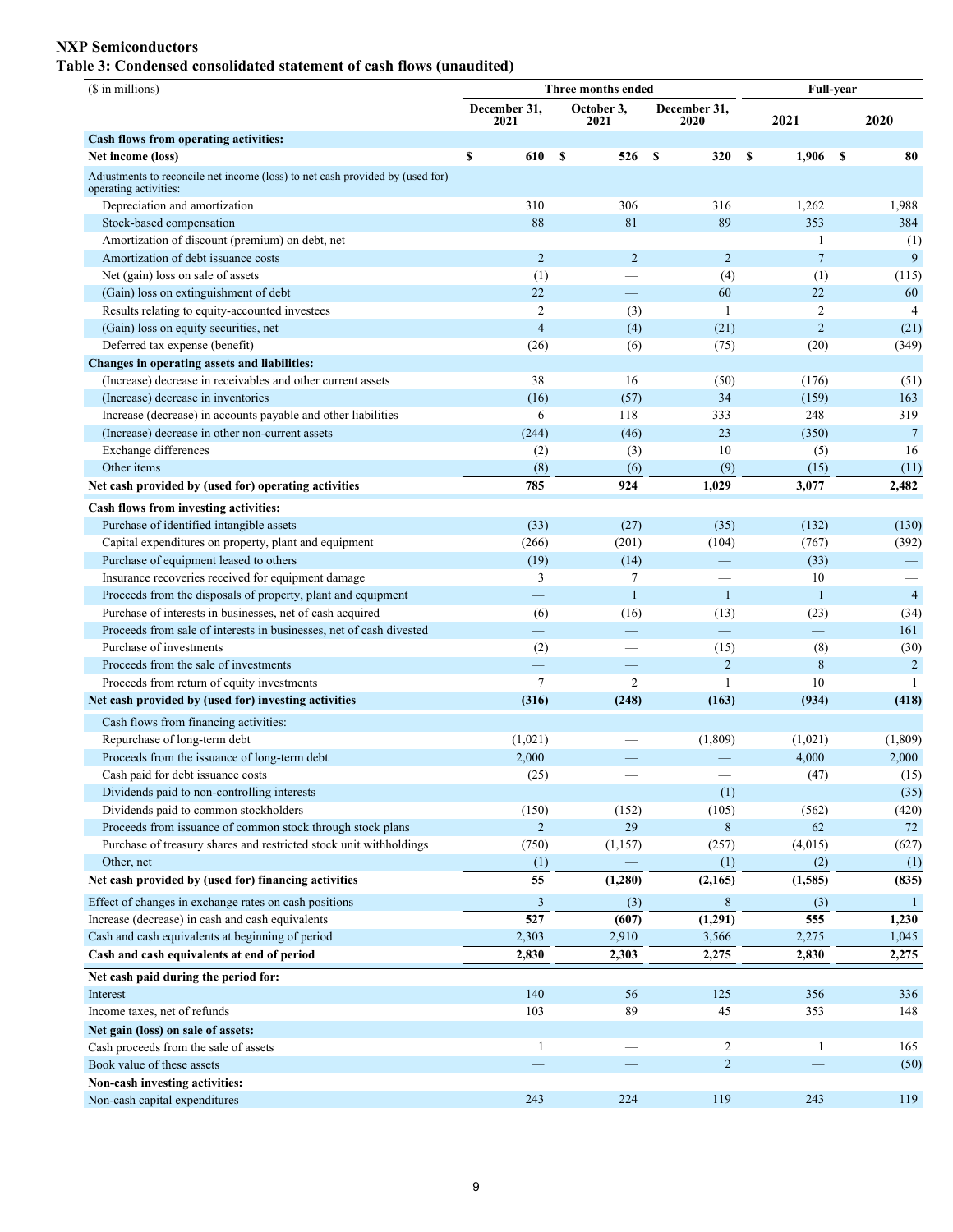**Table 4: Financial Reconciliation of GAAP to non-GAAP Results (unaudited)**

| (\$ in millions)                                                  | Three months ended                                                    |                      |                         |                          |                    |                      | Full-year               |         |                    |                |  |
|-------------------------------------------------------------------|-----------------------------------------------------------------------|----------------------|-------------------------|--------------------------|--------------------|----------------------|-------------------------|---------|--------------------|----------------|--|
|                                                                   |                                                                       | December 31,<br>2021 |                         | October 3,<br>2021       |                    | December 31,<br>2020 |                         | 2021    |                    | 2020           |  |
| Revenue                                                           | $\mathbf S$                                                           | 3,039                | $\mathbf S$             | 2,861                    | \$                 | 2,507                | $\mathbf{s}$            | 11,063  | $\mathbf{s}$       | 8,612          |  |
| <b>GAAP Gross Profit</b>                                          | \$                                                                    | 1,707                | \$                      | 1,583                    | \$                 | 1,288                | \$                      | 6,067   | \$                 | 4,235          |  |
| <b>PPA</b> Effects                                                |                                                                       | (18)                 |                         | (20)                     |                    | (21)                 |                         | (74)    |                    | (99)           |  |
| Restructuring                                                     |                                                                       |                      |                         |                          |                    |                      |                         |         |                    | (15)           |  |
| <b>Stock Based Compensation</b>                                   |                                                                       | (11)                 |                         | (10)                     |                    | (12)                 |                         | (45)    |                    | (45)           |  |
| Merger-related costs                                              |                                                                       |                      |                         |                          |                    |                      |                         |         |                    | (1)            |  |
| Other incidentals                                                 |                                                                       | (4)                  |                         | (4)                      |                    | (5)                  |                         | (19)    |                    | (5)            |  |
| <b>Non-GAAP Gross Profit</b>                                      | $\mathbb S$                                                           | 1,740                | \$                      | 1,617                    | \$                 | 1,326                | \$                      | 6,205   | \$                 | 4,400          |  |
| <b>GAAP Gross margin</b>                                          |                                                                       | 56.2 %               |                         | 55.3 %                   |                    | 51.4 %               |                         | 54.8 %  |                    | 49.2 %         |  |
| <b>Non-GAAP Gross margin</b>                                      |                                                                       | 57.3 %               |                         | 56.5 %                   |                    | 52.9 %               |                         | 56.1 %  |                    | 51.1 %         |  |
| <b>GAAP</b> Research and development                              | $\$$                                                                  | (507)                | \$                      | (492)                    | \$                 | (460)                | \$                      | (1,936) | \$                 | (1, 725)       |  |
| Restructuring                                                     |                                                                       |                      |                         |                          |                    | (22)                 |                         | (1)     |                    | (39)           |  |
| Stock based compensation                                          |                                                                       | (44)                 |                         | (40)                     |                    | (41)                 |                         | (165)   |                    | (159)          |  |
| Merger-related costs                                              |                                                                       |                      |                         |                          |                    |                      |                         |         |                    | (1)            |  |
| Other incidentals                                                 |                                                                       |                      |                         | (2)                      |                    | (1)                  |                         | (2)     |                    | (6)            |  |
| Non-GAAP Research and development                                 | $\mathbb S$                                                           | (463)                | \$                      | (450)                    | \$                 | (396)                | \$                      | (1,768) | \$                 | (1,520)        |  |
| GAAP Selling, general and administrative                          | $\mathbf{\hat{S}}$                                                    | (257)                | \$                      | (243)                    | \$                 | (221)                | $\mathbf{\hat{S}}$      | (956)   | \$                 | (879)          |  |
| PPA effects                                                       |                                                                       | (1)                  |                         | (2)                      |                    | (2)                  |                         | (5)     |                    | (7)            |  |
| Restructuring                                                     |                                                                       |                      |                         |                          |                    | (16)                 |                         |         |                    | (24)           |  |
| Stock based compensation                                          |                                                                       | (33)                 |                         | (31)                     |                    | (36)                 |                         | (143)   |                    | (180)          |  |
| Merger-related costs                                              |                                                                       |                      |                         | $\equiv$                 |                    | -                    |                         |         |                    | (6)            |  |
| Other incidentals                                                 |                                                                       | (5)                  |                         | (3)                      |                    |                      |                         | (12)    |                    | (8)            |  |
| Non-GAAP Selling, general and administrative                      | $\sqrt{\frac{1}{2}}$                                                  | (218)                | $\$$                    | (207)                    | \$                 | (167)                | $\mathbb S$             | (796)   | $\$$               | (654)          |  |
| GAAP amortization of acquisition-related intangible assets        | $\overline{\mathbb{S}}$                                               | (136)                | \$                      | (137)                    | \$                 | (148)                | \$                      | (592)   | \$                 | (1, 327)       |  |
| PPA effects                                                       |                                                                       | (136)                |                         | (137)                    |                    | (148)                |                         | (592)   |                    | (1,327)        |  |
| Non-GAAP amortization of acquisition-related intangible<br>assets | $\mathbb{S}% _{t}\left( t\right) \equiv\mathbb{S}_{t}\left( t\right)$ |                      | \$                      |                          | \$                 |                      | \$                      |         | \$                 |                |  |
| GAAP Other income (expense)                                       | $\overline{\$}$                                                       |                      | $\overline{\mathsf{s}}$ |                          | $\mathbf{\hat{S}}$ | $\overline{4}$       | $\overline{\mathbb{S}}$ |         | $\overline{\$}$    | 114            |  |
| Other incidentals                                                 |                                                                       | (1)                  |                         | 1                        |                    | 3                    |                         |         |                    | 112            |  |
| Non-GAAP Other income (expense)                                   |                                                                       | $\mathbf{1}$         | $\$$                    | (1)                      | $\$$               | $\mathbf{1}$         | $\$$                    |         | $\$$               | $\overline{2}$ |  |
| <b>GAAP Operating income (loss)</b>                               | $rac{s}{s}$                                                           | 807                  | \$                      | 711                      | \$                 | 463                  | $\mathbf S$             | 2,583   | $\mathbf S$        | 418            |  |
| PPA effects                                                       |                                                                       | (155)                |                         | (159)                    |                    | (171)                |                         | (671)   |                    | (1, 433)       |  |
| Restructuring                                                     |                                                                       |                      |                         | $\boldsymbol{0}$         |                    | (38)                 |                         | (1)     |                    | (78)           |  |
| Stock based compensation                                          |                                                                       | (88)                 |                         | (81)                     |                    | (89)                 |                         | (353)   |                    | (384)          |  |
| Merger-related costs                                              |                                                                       |                      |                         | $\overline{\phantom{0}}$ |                    |                      |                         |         |                    | (8)            |  |
| Other incidentals                                                 |                                                                       | (10)                 |                         | (8)                      |                    | (3)                  |                         | (33)    |                    | 93             |  |
| <b>Non-GAAP Operating income (loss)</b>                           | \$                                                                    | 1,060                | $\boldsymbol{\$}$       | 959                      | \$                 | 764                  | \$                      | 3,641   | \$                 | 2,228          |  |
| <b>GAAP Operating margin</b>                                      |                                                                       | 26.6 %               |                         | 24.9 %                   |                    | 18.5 %               |                         | 23.3 %  |                    | 4.9 %          |  |
| <b>Non-GAAP Operating margin</b>                                  |                                                                       | 34.9 %               |                         | 33.5 %                   |                    | 30.5 %               |                         | 32.9 %  |                    | 25.9 %         |  |
| <b>GAAP Financial income (expense)</b>                            | $\$$                                                                  | (123)                | \$                      | (93)                     | $\$$               | (137)                | \$                      | (403)   | $\$$               | (417)          |  |
| Foreign exchange gain (loss)                                      |                                                                       | (1)                  |                         | 1                        |                    | (6)                  |                         | (1)     |                    | (12)           |  |
| Gain (loss) on extinguishment of long-term debt                   |                                                                       | (22)                 |                         |                          |                    | (60)                 |                         | (22)    |                    | (60)           |  |
| Other financial income (expense)                                  |                                                                       | (7)                  |                         |                          |                    | 19                   |                         | (15)    |                    | 12             |  |
| <b>Non-GAAP Financial income (expense)</b>                        | $\mathbb S$                                                           | (93)                 | $\mathbb S$             | (94)                     | $\mathbb S$        | (90)                 | $\pmb{\mathbb{S}}$      | (365)   | $\pmb{\mathbb{S}}$ | (357)          |  |